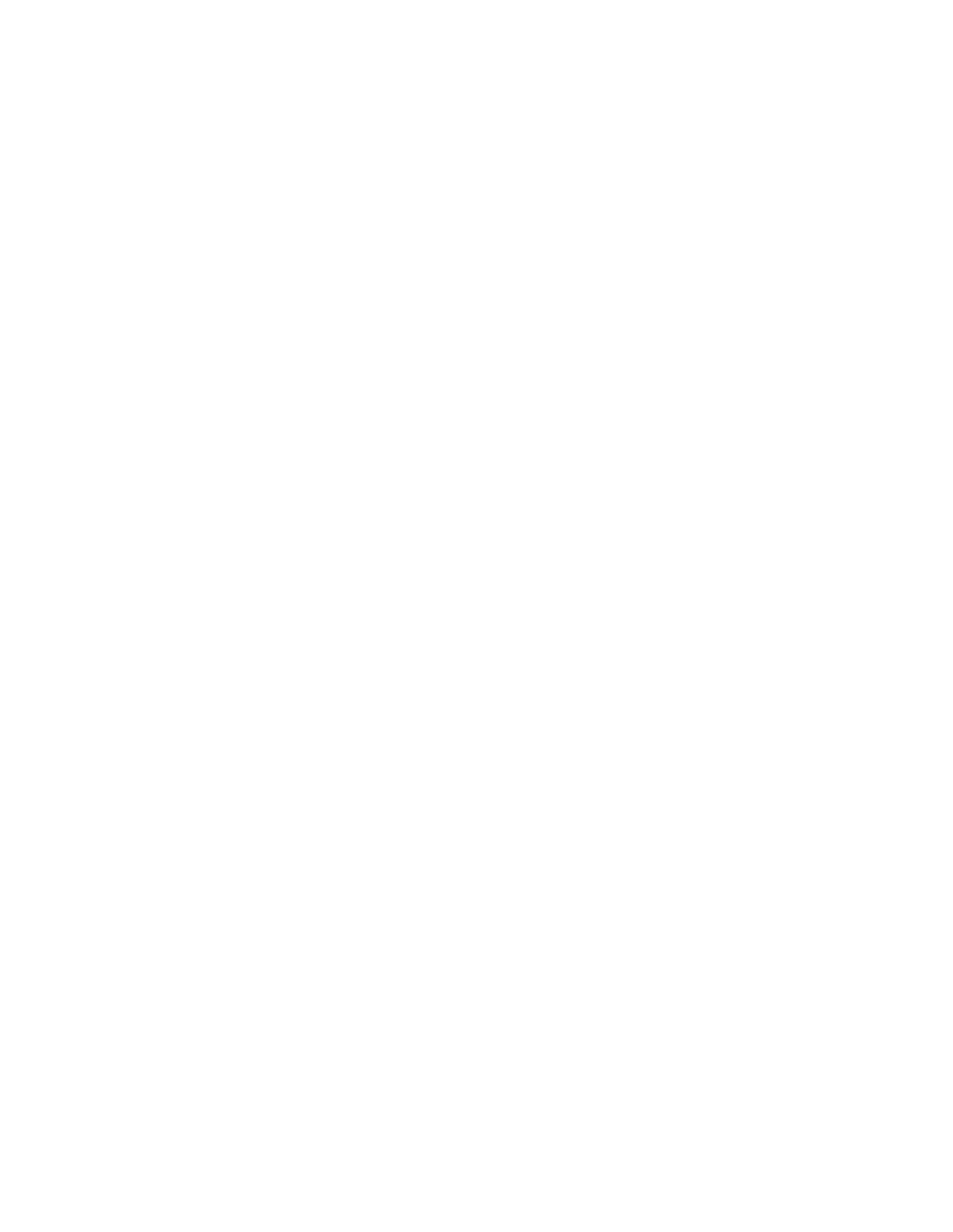## **Supporting Child Welfare Workers Invest in the workforce Invest in NYS' children and families**

#### **NYS Citizen Review Panels**

The New York State (NYS) Citizen Review Panels (the Panels) for Child Protective Services (CPS) are important conduits for public sentiment and offer an external perspective on the efficacy of New York State's child protective policies, practices, programs, and fiscal priorities. Panel members, appointed by the Governor or the NYS Legislature, are volunteers with a breadth of experience and knowledge in child welfare practice and law, social work, education, and technology, among other areas. Each of the three Panels has up to 13 members. Of those members, the Governor appoints seven, and the Senate President and Speaker of the Assembly appoint three each.

The Western Panel covers the 17 counties in the western region of the State. The New York City Panel covers the five boroughs of New York City. The Eastern Panel covers the remaining 40 counties.

The Panels are authorized by both State and Federal law to examine the policies, procedures, and practices of the state and local departments of social services and, where appropriate, the outcome of specific cases. The Panels are authorized to hold public hearings and to evaluate the extent to which the agencies are effectively discharging their child protection responsibilities. The Panels have reasonable access to public and private facilities receiving public funds to provide child welfare services within the Panel jurisdiction. In addition, the Panels advocate for important legislation that can have a positive impact on child welfare services in NYS. (See the inside back cover for more information on the Panels' roles and authority.) The Panels are active on social media platforms including Facebook and Twitter, to raise awareness of the issues. The Panels continue to identify potential Panel members.

For summaries of Panel activities and a list of Panel members, refer to the Appendices.

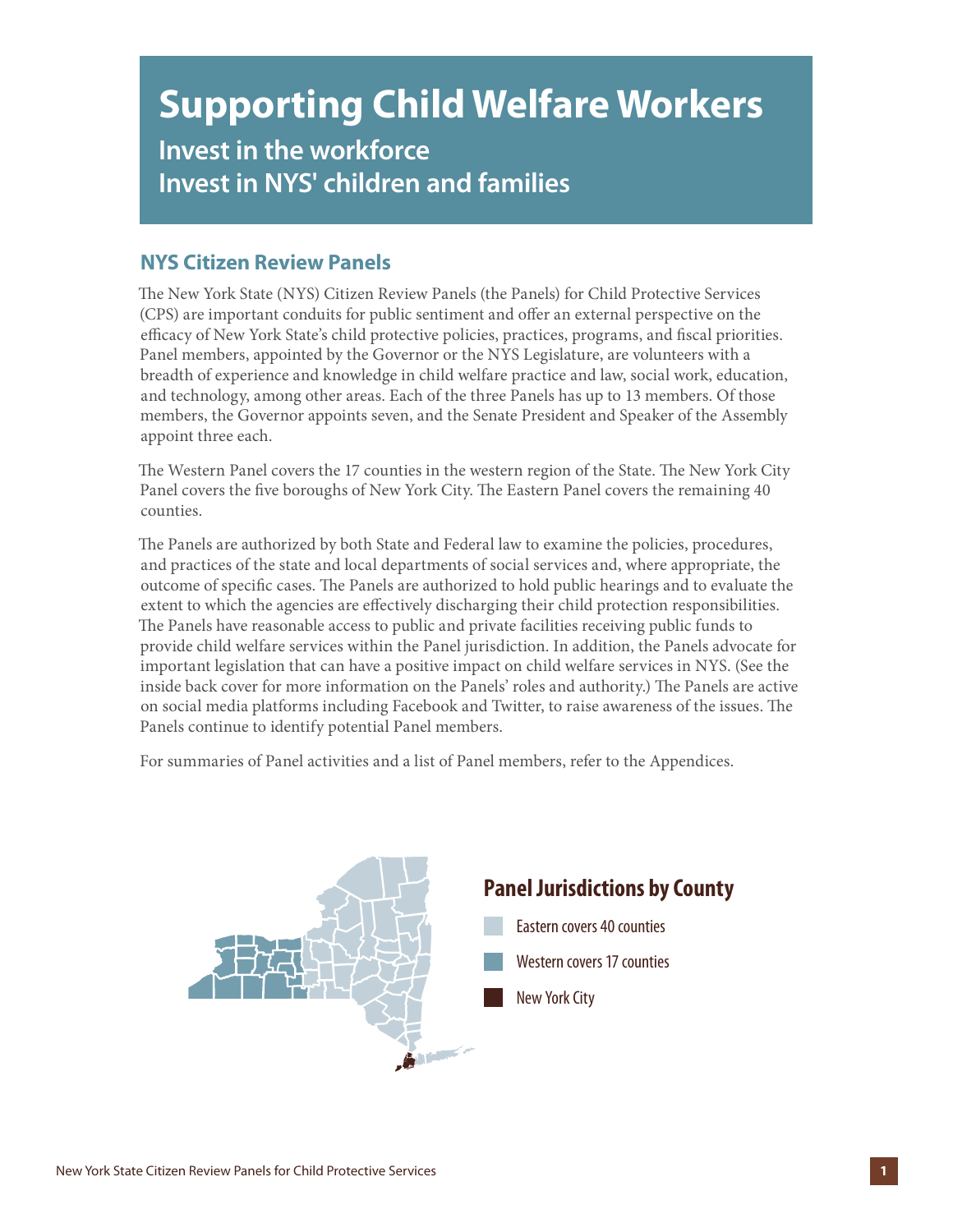### **Foreword**

Each year, the NYS Citizen Review Panels (the Panels) for Child Protective Services (CPS) honor their commitment to improve NYS' child welfare system by issuing an Annual Report that includes recommendations to the NYS Office of Children and Family Services (OCFS), the NYS Legislature, the NYS Division of Budget (DOB), and the Governor's Office. In previous years, the Panels have issued a number of recommendations based on: prior child welfare knowledge; presentations and discussions at Panel meetings; research; and meetings with other stakeholders. **The Panels remain committed to previous recommendations, including the ones described below.**



#### *Home Visiting*

In the 2018 Annual Report, the Panels made the carefully selected recommendation to "devote funding and support to evidence-based home visiting programs by investing \$40.5 million."1 Home visiting is a cost-effective, evidence-based strategy for strengthening families and preventing child abuse and neglect. The recommendation included funding for evidencebased home visiting programs, the Home Visiting Coordination Initiative, and the First 1,000 Days on Medicaid Home Visiting Pilot. While the total recommended amount of funds was not in the FY 2019-2020 State budget, the Panels noted that some funding was included in the State budget for home visiting related projects, and that OCFS continues to support these programs and their positive outcomes. The Panels strongly support continued expansion of this evidence-based intervention and again this year recommend increasing the state's fiscal commitment to sustaining and growing home visiting programs.

#### *Informing Mandated Reporters of Case Outcomes*

In addition to home visiting funding, the Panels also recommended that the Child Welfare Information System, also known as CONNECTIONS, automatically generate a letter to mandated reporters of child abuse and/or neglect, providing a summary of the findings of a case upon supervisor approval and closure.

Prior to the Panels raising this issue, the local departments of social services (LDSS) were responsible for providing such letters upon request via mail, which resulted in an inconsistent distribution of the letters to mandated reporters.

On October 9, 2019, OCFS issued a Local Commissioners Memorandum (19-OCFS-LCM-24) detailing the following: "After the closure of a CPS investigation reported by a mandated reporter, a system-generated email with an attached Summary of Findings letter will be sent to the email address (of the mandated reporter) recorded by SCR staff in the intake report."

This procedural change will automate the process so that mandated reporters are better and more consistently informed of case outcomes, potentially impacting future reporting. The process also will assist LDSS in complying with NYS Social Services Law [SSL 422(4)(A)] and adhering to the New York State Child Protective Services Manual.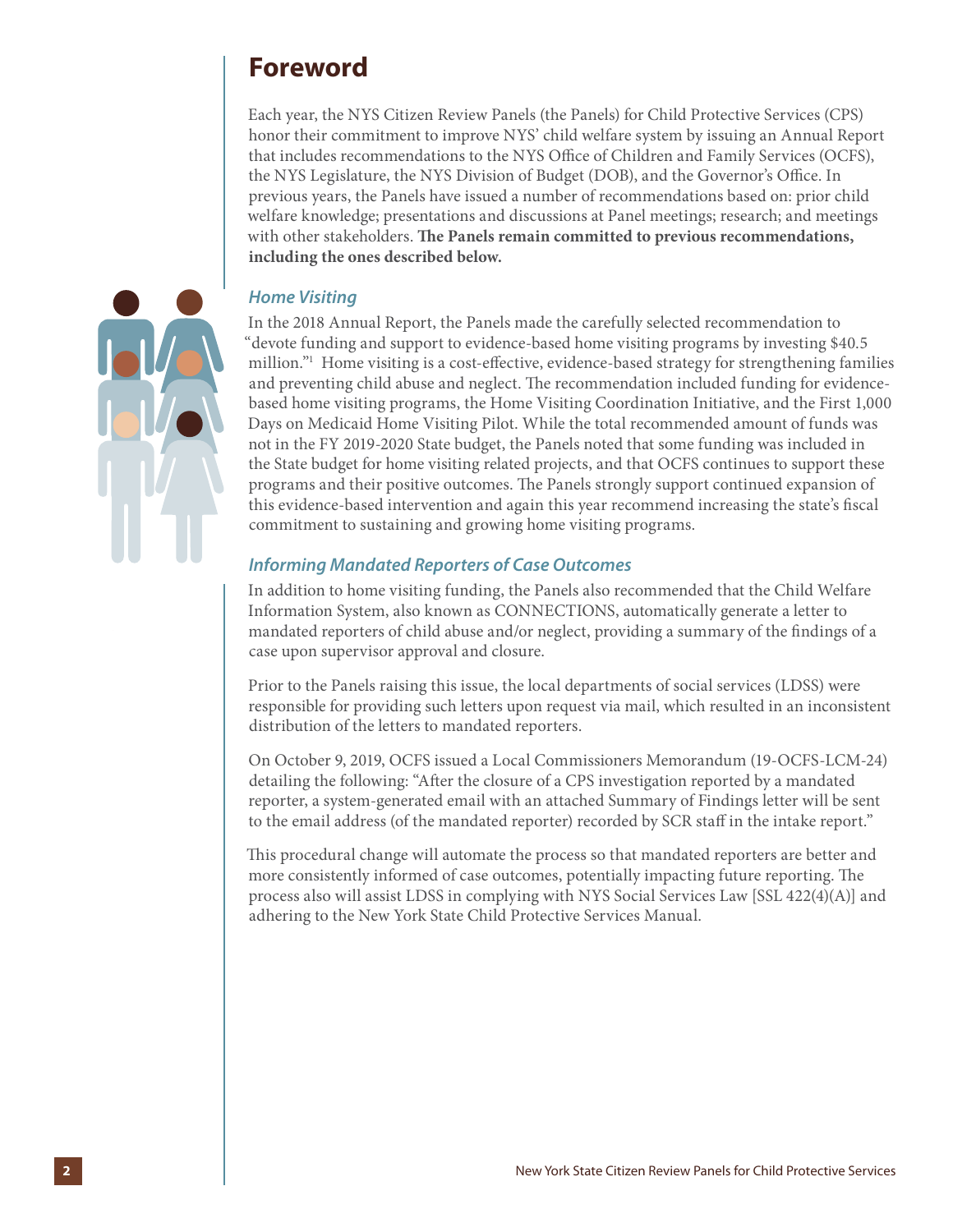### **Executive Summary**

Supporting the children and families of New York requires a strong, dedicated, well-trained and stable child welfare workforce. At this juncture, however, the State's child welfare system is facing a workforce crisis. Limited fiscal resources, dwindling applicant pools, and unhealthy staff turnover rates lead to high case/workloads for child welfare workers. High case/ workloads have been shown to impact:

- $\rightarrow$  Worker retention;
- $\rightarrow$  Timeliness and quality of services to children and families;
- $\rightarrow$  Worker and client relationship building; and
- $\rightarrow$  Most importantly, the safety and well-being of New York's vulnerable children.

OCFS is leading a workgroup to examine current recruitment practice, identify barriers, and strategize remedies; however, there are additional resources and opportunities that could be tapped. In addition, New York is in the process of implementing conditions specified in the recently enacted federal Family First Prevention Services Act, which will greatly impact the child welfare workforce and service delivery in the State.

With these factors considered, the New York State Citizen Review Panels for Child Protective Services recommend the following:

- $\rightarrow$  Invest a three percent increase on contracts and rates for human service organizations over each of the next five years, as outlined by the current 3 for 5 Campaign;
- $\rightarrow$  Maximize federal IV-E dollars and State funds to expand opportunities for scholarships and loan repayment for students in Bachelor and Master social work degree programs;
- $\rightarrow$  Expand university-agency partnerships; and
- $\rightarrow$  Continue to explore, prioritize and implement strategies to improve the recruitment and retention of child welfare workers.

**Now is the time for decision makers in New York State to intensely focus on the stabilization of the child welfare workforce. The safety and well-being of our vulnerable children and families depend on it.**

"Positive outcomes for children and families involved with the child welfare system are often due to the strong commitment of a dedicated child welfare workforce. The child welfare system is only as good as the people who provide services to children and families and those who manage service delivery."2

*— Administration for Children and Families , U.S. Department of Health & Human Services*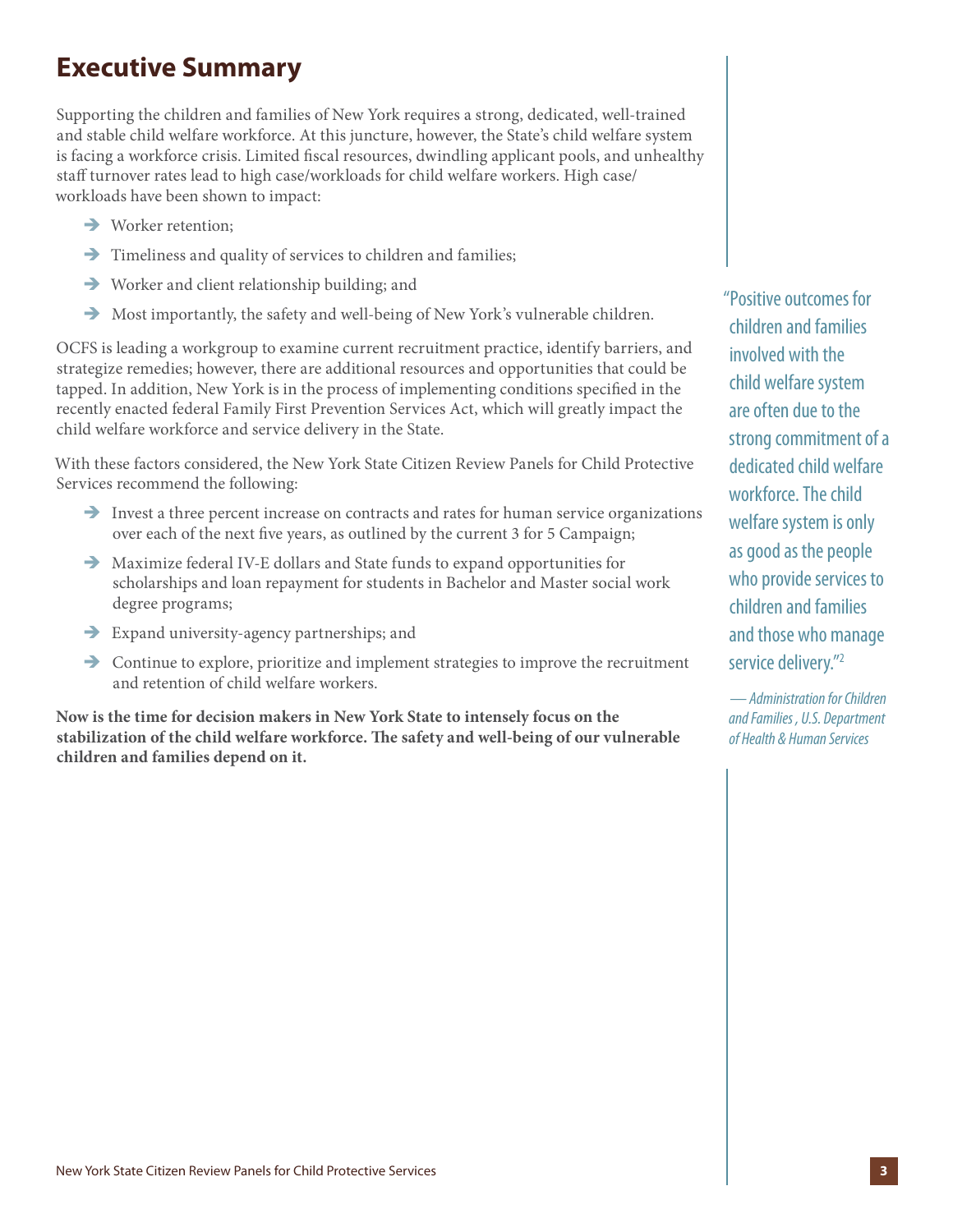### **2019 Annual Report**

### **Why Workforce? Why Now?**

This year, the Panels are making recommendations to focus on the stabilization and enrichment of the child welfare workforce. The New York State child welfare system is facing an undeniable workforce recruitment and retention crisis. High caseloads and workloads, constant turnover and vacancies impact the morale of child welfare workers and create crises in effectively providing services to the State's children and families, jeopardizing successful outcomes. The well-being of our vulnerable families is urgent enough, but recent Federal legislation, Family First Prevention Services Act (FFPSA) spotlights the pressing need to strengthen New York's child welfare workforce, as detailed below.

This report and accompanying recommendations explore what contributes to the multiple issues plaguing the State's child welfare workforce, and recommends remedies.

#### *Family First Prevention Services Act*

The Federal Family First Prevention Services Act (FFPSA), signed into law in February 2018, reforms child welfare service delivery across the country, placing focus on evidencebased services to prevent children from entering foster care, keeping families together, and prioritizing kinship and/or foster family placements over congregate care placements. If a child has higher needs requiring placement in a residential setting, there will be restrictions on the length of stay for the child. Also, at least 50% of services provided to the child must be evidence-based in order for states to be federally reimbursed for those services. There are additional requirements to evaluate the delivery of these evidence-based services, including model fidelity and effectiveness, and accreditation through organizations like the Joint Commission on Accreditation of Healthcare Organizations or Council on Accreditation.

NYS' implementation of FFPSA in September 2021 will greatly impact the child welfare workforce, placing additional demands on workers to assure children are placed in the least restrictive, most family-like setting appropriate for each child's needs. In addition, it requires the education of the workforce in approved evidence-based practices. Universities in other states have begun to infuse evidence-based theory and services into Bachelor of Social Work and Master of Social Work curricula with the intent to better prepare future graduates to work in the field.<sup>4</sup> For New York, this represents a largely untapped opportunity to increase partnerships with universities, in order to strengthen the workforce as it implements FFPSA.

The requirements of FFPSA will drive fewer placements into congregate care, resulting in some savings at the LDSS level. This may provide funding to reinvest in the workforce and its service to vulnerable families.

#### **Critical Needs of New York's Child Welfare Workforce**

**High caseloads and workloads are a known issue in New York State.** When a LDSS or voluntary agency experiences significant vacancies in its workforce, this leads to higher caseloads and workloads for existing staff. In 2006, OCFS conducted a statewide child welfare workload study, at the direction of the Governor, identifying the following caseload goals:<sup>5</sup>

- **→** Child protective service—12 investigations per worker per month
- **Foster care**—11 to 12 children per worker per month
- **Preventive**—12 to 16 families per worker per month.

"Human services workers—most of whom are paid through contracts with the state government—represent 20 percent of our State's workforce and deliver services to more than 2.5 million New Yorkers."3

> *—Michelle Jackson, Deputy Executive Director, Human Services Council of New York*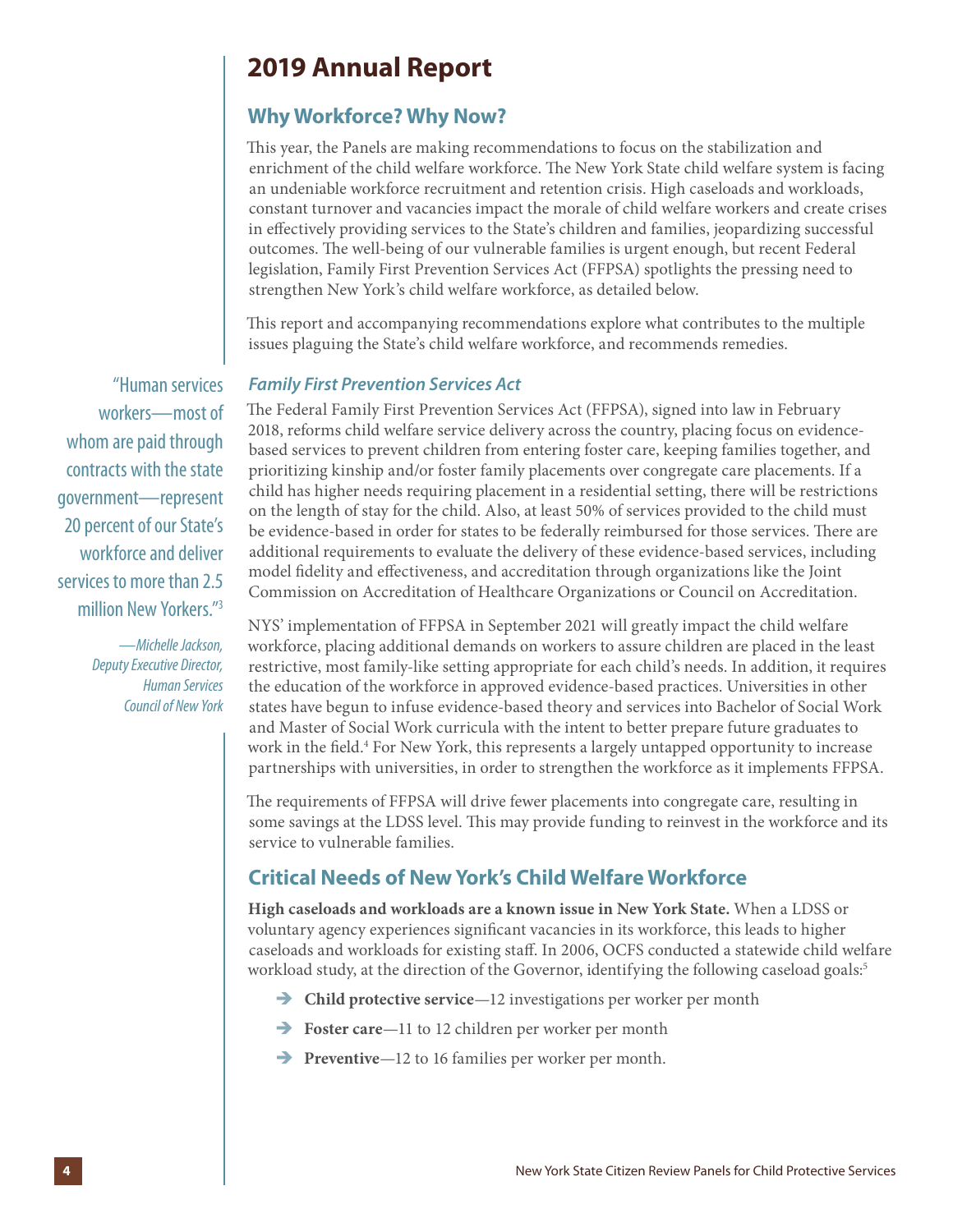NYS does not have statutory or regulatory caseload requirements; however, caseloads in many counties are estimated to be well over the established caseload goals.<sup>6</sup>

Vacancies and high case/workloads have negative impacts for children and families including but not limited to "worker retention; timeliness, continuity, and quality of service delivery, family engagement and relationship-building; and safety and permanency outcomes for vulnerable children, youth, and families."7

#### *Improve Recruitment of Entry-Level Workers*

Both LDSS and voluntary agencies in New York find it challenging to recruit new workers to fill vacancies in child welfare related positions.<sup>9</sup> LDSS and voluntary agencies can potentially invest significant amounts of money and time on job postings that go unfilled, recruiting, and interviewing.

In addition to lower pay, described in more detail under "Enhance Retention of Caseworkers," stakeholders in the field have identified other impediments to reaching a diverse and qualified pool of applicants. For example, potential applicants interested in working in this field may face obstacles to obtaining a bachelor's degree, a minimum requirement for many positions. This can include factors such as tuition costs, needs as a non-traditional student, and other socioeconomic factors. Current employees who want to advance in the field may face similar obstacles if they want to pursue a baccalaureate or master's degree in social work, which provides quality preparation for the work. Lived experience should be considered with appropriate weight as well as academic accomplishments.

Particularly for applicants seeking positions in LDSS, the constraints of the civil service system can prove to be challenging. Positions require strong performance on qualifying exams, yet the offering of those exams rarely aligns with the timing of vacancies. Residents of rural areas can encounter hardships in accessing the exams, as significant travel is required and/or exams are not frequently held in their area.

Traditional avenues for job postings include websites and news media. While these outlets may reach a broad range of potential applicants, child welfare organizations may be unintentionally excluding pools of applicants without access to internet or newspapers, or who typically live in rural or economically challenged neighborhoods.

OCFS has convened a work group with child welfare stakeholders to examine current recruitment practice, identify barriers, and strategize remedies to increase the pool of applicants for child welfare related positions.10 **The Panels commend OCFS for taking on this work and encourage them to continue to prioritize solutions.**

#### *Enhance Retention of Existing Caseworkers*

Failure to retain existing child welfare workers also has negative impacts on the child welfare system, both financially and on outcomes for children and families. According to a report by the Council of Family and Child Caring Agencies, the statewide voluntary agency turnover rate is estimated to be 38%.11 Turnover rates of 12% or below are considered to be optimal and healthy; New York's rate for voluntary agencies is estimated to be more than three times that and also above the national average of 30%.<sup>12</sup> "Even" higher average rates of turnover have been noted among child welfare trainees: 46-54 percent."<sup>13</sup>

**Voluntary agency:** an organization other than a LDSS that is authorized to provide child welfare related services.

**Caseload:** the number of cases assigned to an individual worker at any given time.

**Workload:** the amount of work required to successfully manage assigned cases and bring them to resolution.<sup>8</sup>

#### **Voluntary Agency Turnover Rate**

**38% New York State 30% National Average**

**12% Optimal**

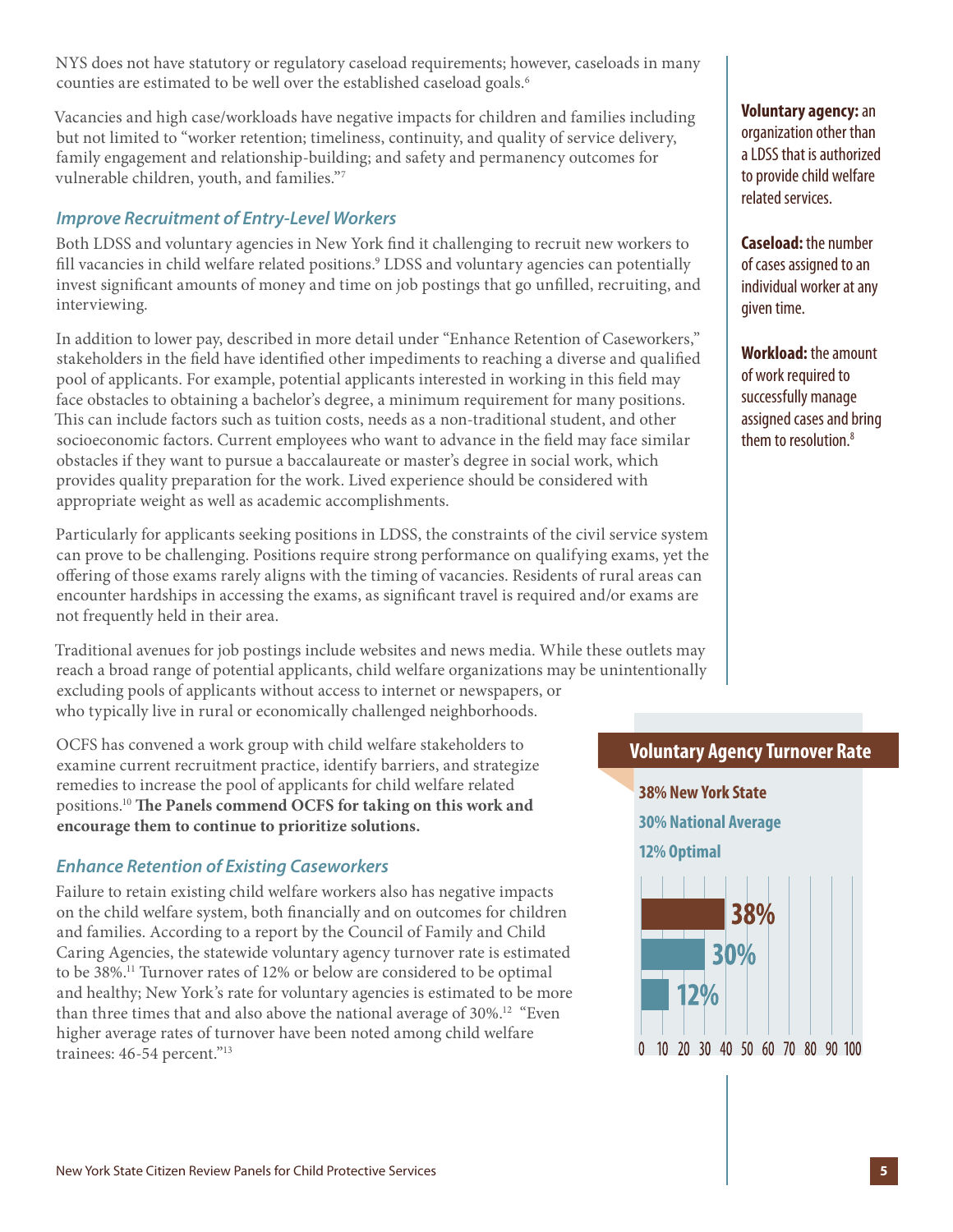

**Range of Cost When a Caseworker** 

> "Every time a caseworker leaves, the cost to the child welfare agency is **30 to 200%** of the exiting employee's annual salary."

-Casey Family Programs

#### **Secondary trauma:**

the emotional duress that results when an individual hears about the firsthand traumatic experiences of another.17

The National Child Welfare Workforce Institute estimates that each time a worker leaves an agency, it costs approximately \$54,000 in lost investments.14 Agencies and LDSS may then also have additional cost of overtime to cover existing caseloads, worker unemployment, and investments in hiring new staff. "Every time a caseworker leaves, the cost to the child welfare agency is 30 to 200% of the exiting employee's annual salary."15 This strains the already tight budgets of these organizations.

Caseworkers leave positions, and sometimes the field, for a variety of reasons. Stakeholders in the child welfare field attribute caseworker turnover to the following reasons, among others:<sup>16</sup>

- $\rightarrow$  Low salaries
- $\rightarrow$  Stress and burnout due to complex and high case/workloads and secondary trauma
- $\rightarrow$  Inadequate supervision
- $\rightarrow$  Unrealistic expectations of the nature of casework
- $\rightarrow$  Lack of positive and diverse organization culture
- $\rightarrow$  Negative public perception of child welfare workers

When comparing a social worker salary to other helping professions, the national median annual wage is noticeably lower. This is even more so for workers directly interacting with youth. Executives in New York's voluntary agencies have anecdotal information that many of their direct care workers have second and third jobs in order to attain the income level they need.

"As the economy has improved, it has become more difficult to recruit and retain staff given the current starting and average salary levels our agency is able to pay. The improved general employment rates, while welcomed by all, reflect increased competition for fewer skilled, capable staff. The changes in minimum wages for selected fields of employment will greatly exacerbate these challenges."18

Agencies in some areas have noted they lose workers to other fields such as fast food restaurants.19

#### *2018 National Median Annual Salary21*

"I have a young person in a foster care group home who just got a job as an assistant shift supervisor at the local Starbucks," Bill Gettman, CEO of Northern Rivers Family of Services, told NYN Media. "He makes \$16.85 an hour, not bad. … The staff who drives him to work and picks him up makes \$13 an hour."20 *— William Gettman, CEO, Northern Rivers*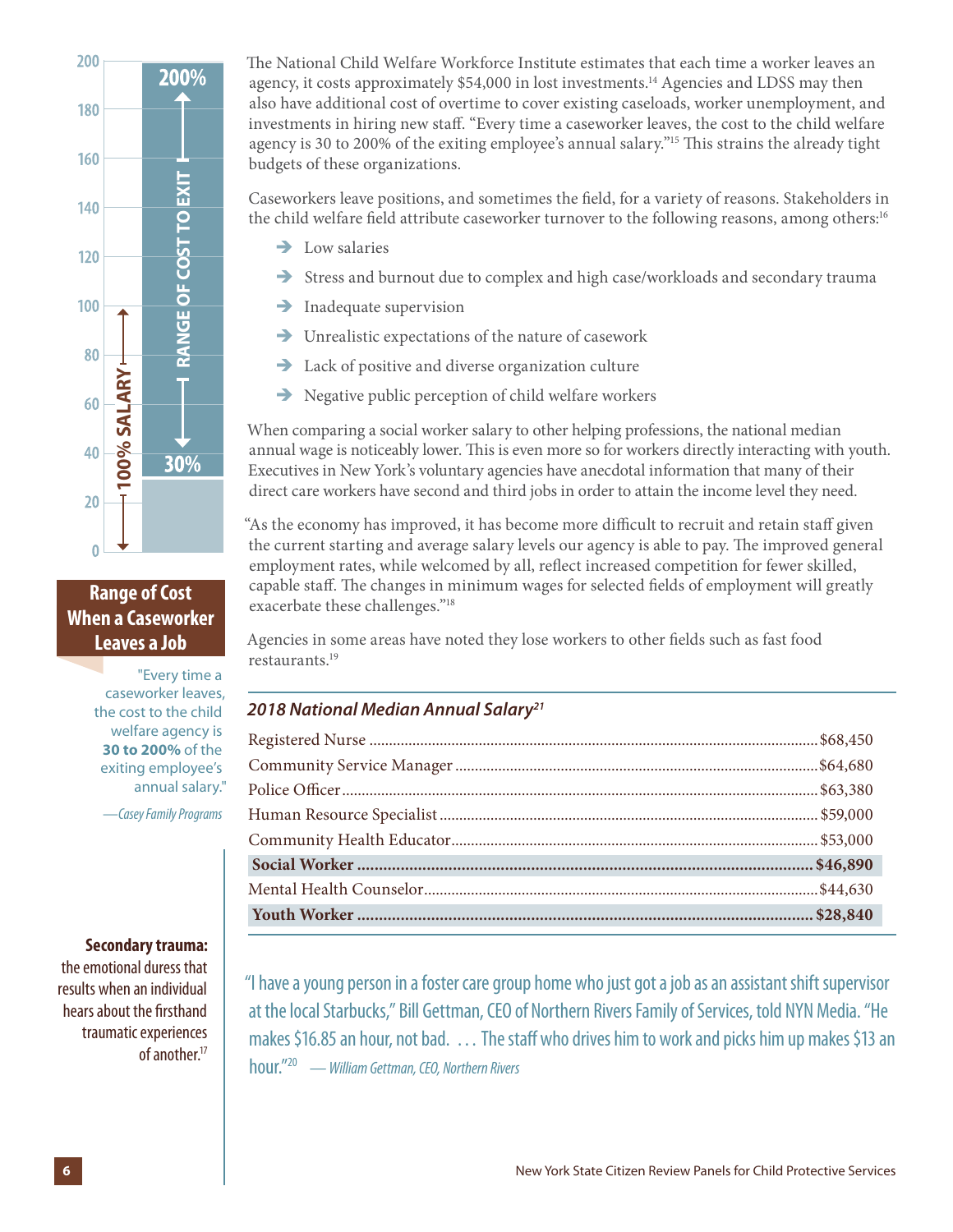This unfortunate salary trend sends the message that the professionals doing some of the most challenging and complex work with at-risk children and families are undervalued. Here are some staggering facts:<sup>22</sup>

- $\rightarrow$  More than half of NYS' human service workforce qualifies for some form of public assistance;
- $\rightarrow$  The average NYS human services worker is living at or below the poverty line; and
- $\rightarrow$  It has been ten years since NYS last provided a cost-of-living-adjustment to rates and contracts.

The Panels support the work of the non-profit human services agencies, such as the Council of Family and Child Caring Agencies (COFCCA) and other stakeholder groups to increase salaries for caseworkers and direct care workers so they are able to earn a living wage.23 **The Panels join nonprofit coalitions from across NYS in requesting that the Governor and NYS Legislature invest in a 3% increase on contracts and rates for human service organizations for each of the next five years.**<sup>24</sup>

"Underfunding agencies affects New York's children and families, both the people served by and the people employed in human services. Our agencies strengthen families and work to maximize every child's potential and that requires a dedicated professional workforce."25 *— Jim Purcell, President and CEO, COFCCA*

#### *Promoting Caseworker Well-Being*

Demanding caseloads, life and death decisions, and a high degree of uncertainty are all factors that lead to burnout and turnover within the State's child welfare workforce. Providing child welfare services is challenging and can lead to physical and mental health consequences similar to those of someone who directly experiences trauma. "It is important that the field of child welfare supports the health and wellness of the environments in which its professionals work…Child welfare workers are at risk of experiencing secondary or vicarious trauma due to the scope and severity of the cases they manage."26

The Mayo Clinic defines job burnout as "work-related stress—a state of physical or emotional exhaustion that also involves a sense of reduced accomplishment and loss of personal identity."27 Child welfare workers experience higher rates of burnout than many other helping professions, increasing the likelihood that those workers will leave the child welfare agency or LDSS.28 Workers who have been employed three to five years and carry higher caseloads are more likely to experience burnout.<sup>29</sup>

Skilled management support is key. "The supervisory support function sustains morale and encourages employee professional sense of worth."30 When supervisors provide no more than a stamp of approval on reports, caseworkers can feel isolated and unsupported. OCFS has made great strides in providing coaching training to supervisors that supports a multifaceted approach to supervision. This encourages quality, useful feedback on casework, thereby instilling a sense of confidence in caseworkers. **The Panels support OCFS' ongoing work to improve statewide trainings for supervisors.**

Along with feeling unsupported, new and inexperienced caseworkers in the field may be unprepared for what a job in child welfare entails, such as long hours, high caseloads and workloads, and the stress that goes along with supporting populations with multiple needs. This can lead to quick exits of newly hired workers, resulting in additional losses of recruiting and training investments. Some strategies to address this include showing videos during the interview process that simulate the demands of the job, job shadowing, or field placements during



**Percentage of Human Service Workers Who Qualify for for Public Assistance**

 $60%$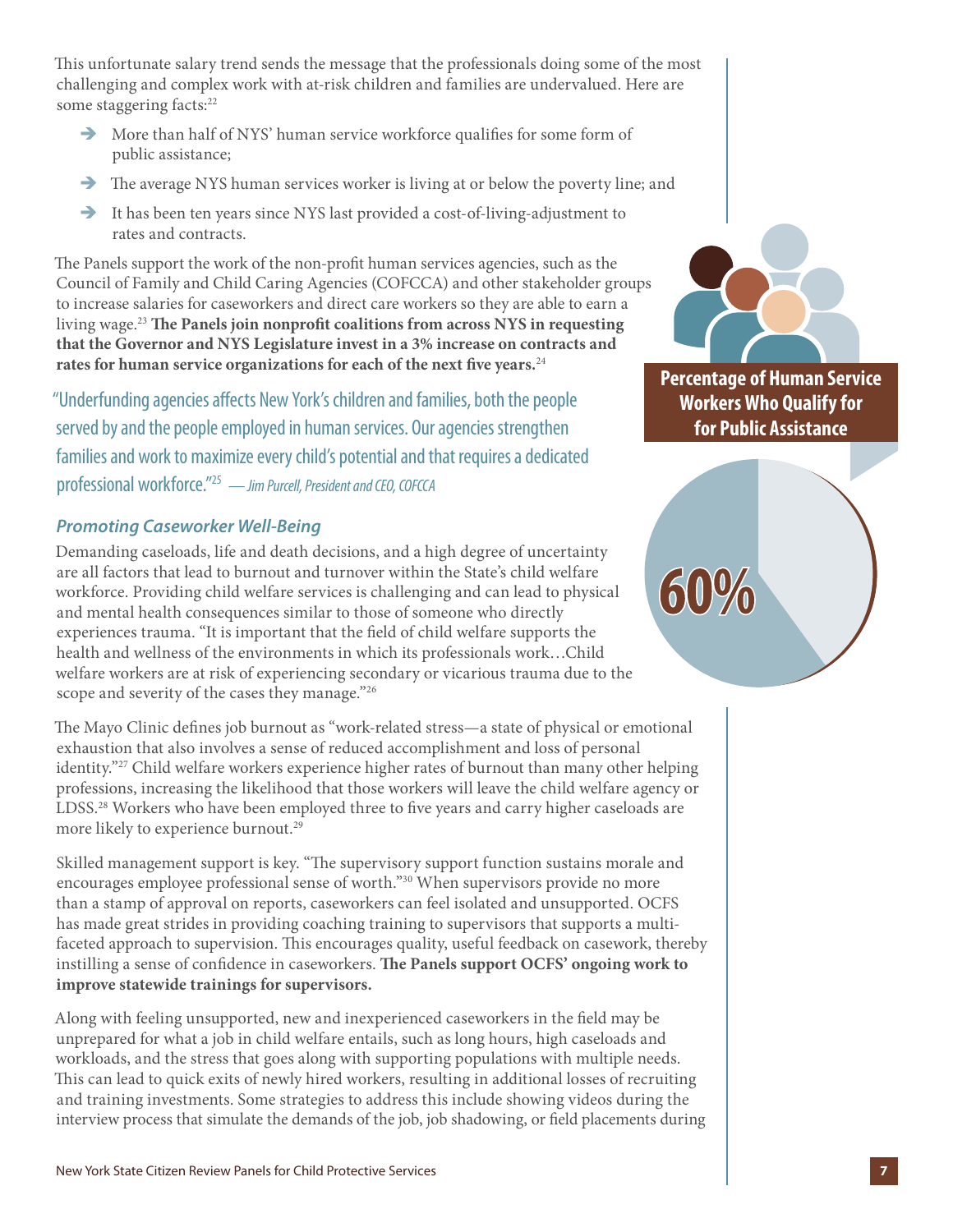#### **Workforce Burnout Related To Organizational Demands**



Sixty-four percent of child welfare workforce burnout is related to organizational demands such as bureaucracy and paperwork, rather than client-related.

"At the center of a caseworker's day-today is a significant amount of manual and repetitive and at times mundane work to remain compliant with government policies. The result: not enough time spent supporting children and families at critical moments." 33

> *—Leah Dienger, American City and County*

Bachelor or Master in Social Work studies. At the OCFS Human Services Training Center, new caseworkers are immersed in realistic training scenarios related to child welfare or juvenile justice. Attention should be given to new worker selection that focuses on hiring people with basic competencies known to be important for this work.

Healthy organizational culture and climate have been shown to be a strong predictor of job satisfaction and retention.<sup>31</sup> In order to create a positive work climate and culture, staff need to feel supported, valued and safe—not just while out working in the field, but within their organization's work culture. Sixty-four percent of child welfare workforce burnout is related to organizational demands such as bureaucracy and paperwork, rather than client-related.32 Changes such as flexible work hours piloted in some New York jurisdictions have shown dividends for creating a positive work climate.

Organizational culture can have a profound impact on an agency's ability to attract and retain a diverse workforce. If an organization is not diverse and/or perceived to not value diversity, staff from under-represented groups may feel uncomfortable and leave the organization. It has also been shown that a diverse child welfare workforce is better equipped to respond to the families served by the child welfare system.<sup>34</sup>

The public image of child welfare work also acts as a deterrent to beginning or continuing a career in child welfare. Typically, when a child welfare organization is featured in the media, it is because a child known to the LDSS or voluntary agency was seriously injured or killed. Child welfare workers can feel a sense of blame, although they might not have been directly involved in the case. "This perceived blame can heighten workers' feelings of job insecurity and cause them to consider leaving their jobs."35 In addition, child welfare workers may experience "stigma-by-association" as they work with children and families on a daily basis that have been socially devalued and stigmatized themselves.<sup>36</sup> There is rarely a counterbalance of positive stories acknowledging the hard work that is a daily part of child welfare practice. **OCFS is working with other agencies and stakeholders to support positive media coverage of child welfare; the Panels encourage the continuation of these efforts to more accurately depict the work of the field.**

### **The Impact of Worker Turnover on NYS Children and Families**

The unhealthy turnover of caseworkers directly impacts children and families in New York State, leading to longer stays in foster care, and delayed reunifications of children with their birth parents, finalizations of adoption, or other permanent arrangements.

Higher rates of turnover can produce negative outcomes for the children and families such as:<sup>37</sup>

- $\rightarrow$  Reduced ability to engage families and to foster relationships between workers and children and families;
- $\rightarrow$  Failure to meet professional casework standards for timeliness and quality;
- $\rightarrow$  Increased time to permanency and decreased rates of stability for children in care;
- $\rightarrow$  Increased rate of recurring maltreatment of children; and
- $\rightarrow$  Increased number of foster care placements.

**Many of these negative outcomes for children and families could be ameliorated by focusing attention and resources on the workers supporting those families. The time is now to take significant and strategic action to support the child welfare workforce and improve outcomes for NYS' most vulnerable children and families.**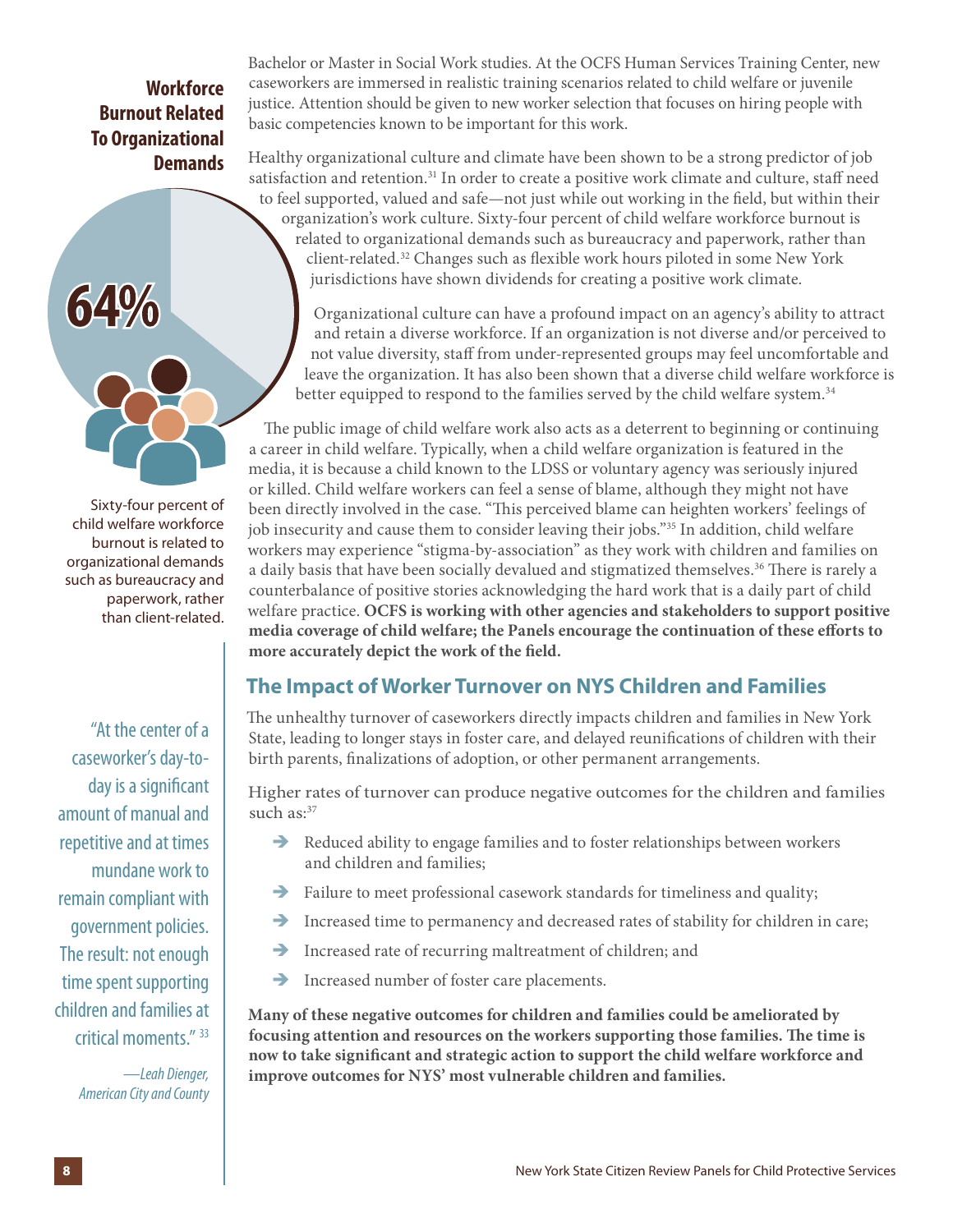### **Solutions to New York's Child Welfare Workforce Crisis**

Given the current fiscal climate and implementation of FFPSA, New York State can benefit from repurposing funding streams and expanding partnerships, in order to develop and institute new recruitment and retention strategies.

New York has traditionally accessed federal IV-E dollars to subsidize trainings for existing caseworkers.38 While the Panels recognize that ongoing training for caseworkers and supervisors is vital, the Panels urge the State to consider repurposing some of these Federal dollars and increase State dollars for additional financial support of scholarships and loan repayment programs for social work students. An example would be expanding the NYS Licensed Social Worker Loan Forgiveness Program with a dedicated fund for child welfare workers, which in the 2017-2018 fiscal year provided loan forgiveness to only 259 licensed social workers.<sup>39</sup>

Supporting and subsidizing social work education among child welfare workers has multiple benefits:

"Research shows child welfare workers with a BSW or MSW are far less likely to experience burnout, are more likely to remain on the job even in challenging conditions, and feel more prepared for the work they do. Research also indicates that education incentives—such as tuition reimbursement, stipend programs, and state access to title IV-E funds to subsidize child welfare worker education programs—are commonly utilized as effective recruitment strategies for child welfare workers."40

The Workforce Development Framework,<sup>42</sup> developed by the National Child Welfare Workforce Institute, provides a prime example of university-agency partnerships. Universities and child welfare agencies or tribes partner together to implement strategies that address the following components, improving service delivery:

- $\rightarrow$  Community engagement
- $\rightarrow$  Inclusivity/racial equity
- $\rightarrow$  Recruitment and selection
- $\rightarrow$  Education and professional development
- $\rightarrow$  Supervision
- $\rightarrow$  Leadership
- $\rightarrow$  Workload
- $\rightarrow$  Work conditions and benefits
- $\rightarrow$  Practice supports
- $\rightarrow$  Organizational culture and climate

Preliminary results from Workforce Excellence sites are promising.43 The Panels strongly urge the State to consider expanding university-agency partnerships across the State to address workforce-related issues. Social work education and specialized IV-E stipend training have been shown to increase retention among child welfare workers.<sup>44</sup>

"Individuals rely on [human service workers] to fulfill their dreams of independence and families rely on them to provide their loved ones with the quality care they need to keep them safe and thriving."<sup>41</sup>

*— Glenn Liebman, CEO, Mental Health Association in NYS*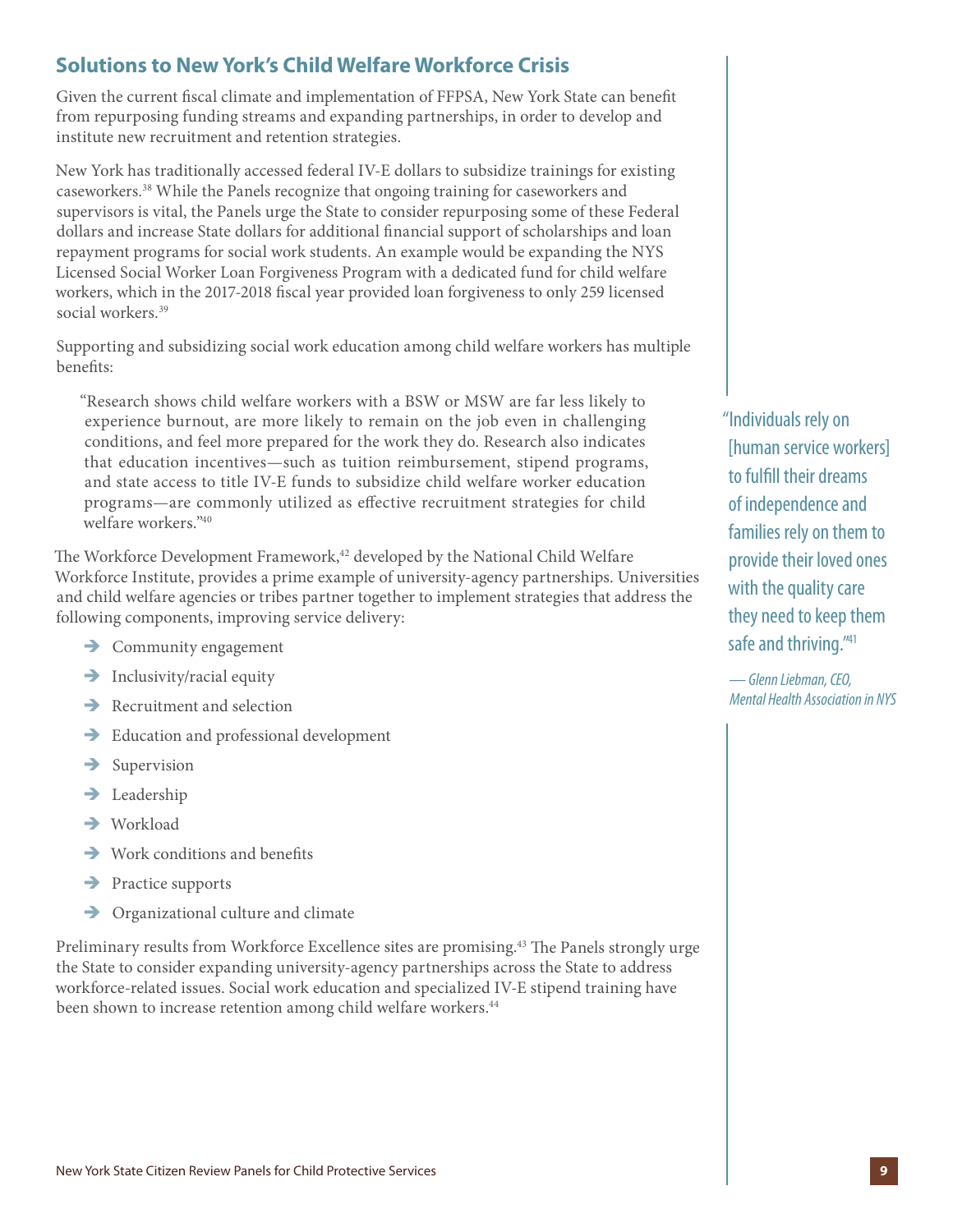### **Recommendations**

The Panels recommend the following immediate actions to the Governor, NYS Legislature, and State agencies:

- $\rightarrow$  Invest a three percent increase on contracts and rates for human service **organizations over each of the next five years, as outlined by the current 3 for 5 Campaign.**
- $\rightarrow$  Maximize federal IV-E dollars and State funds to expand opportunities for **scholarships and loan repayment for students in Bachelor and Master social work degree programs working or committing to work in child welfare.**
- $\rightarrow$  Expand university-agency partnerships by:
	- **•** Increasing initiatives such as the National Child Welfare Workforce Institute (NCWWI) Workforce Excellence Sites;
	- **•** Infusing evidence-based practice into existing curricula to enhance New York State compliance with Family First Prevention Services Act (FFPSA) regulation and better prepare recent social work graduates to succeed in the new child welfare environment; and
	- **•** Expanding opportunities for field placements in child welfare agencies.
- $\rightarrow$  Continue to explore, prioritize and implement concrete and practical partnerships **and strategies to improve recruitment and retention of new caseworkers including:** 
	- **•** When possible, provide alternate paths of hiring through the civil service system including rolling open vacancies and position qualifications based on experience rather than solely on exam test scores;
	- **•** Engage potential applicants through non-traditional means such as reaching out to communities of faith and posting job opportunities at facilities openly available to members of the community like libraries, community centers, or bus stops;
	- **•** Provide ongoing practical trainings, such as coaching and mentoring, for case work supervisors; and
	- **•** Support positive media coverage of child welfare related work.

**The Panels commend OCFS for recognizing the urgent need to address crises within the child welfare workforce. With the upcoming implementation of FFPSA, the field of child welfare in New York State will experience a sea change that, while challenging, will offer an opportunity for the critical issue of workforce development and support to rise as a priority. As a policy and budgetary focus, there must be statewide recognition that a strong and healthy workforce is key to the State's goal of strong and healthy families.** 

"[Social work] means accompanying a human that you never would have met had you chosen a different profession on their powerful life journey. It means building meaningful connection with resilient and fascinating individuals. It means the precious opportunity to learn from people very different than you. It means experiencing the struggle with someone who so generously trusts you. It means sitting quietly next to someone in a moment of hardship and realizing that you do not need words to feel someone's intense gratitude for your presence." — *An excerpt from "What It Really Means to Be a Social Worker:"* <sup>46</sup>

"Many workers in the sector are forced to rely on the same public assistance programs as the clients they serve. Low wages lead to a crisis in recruitment and retention as high employee turnover reduces the quality of care the sector is able to provide." 45

> *—Michelle Jackson, Deputy Executive Director, Human Services Council of New York*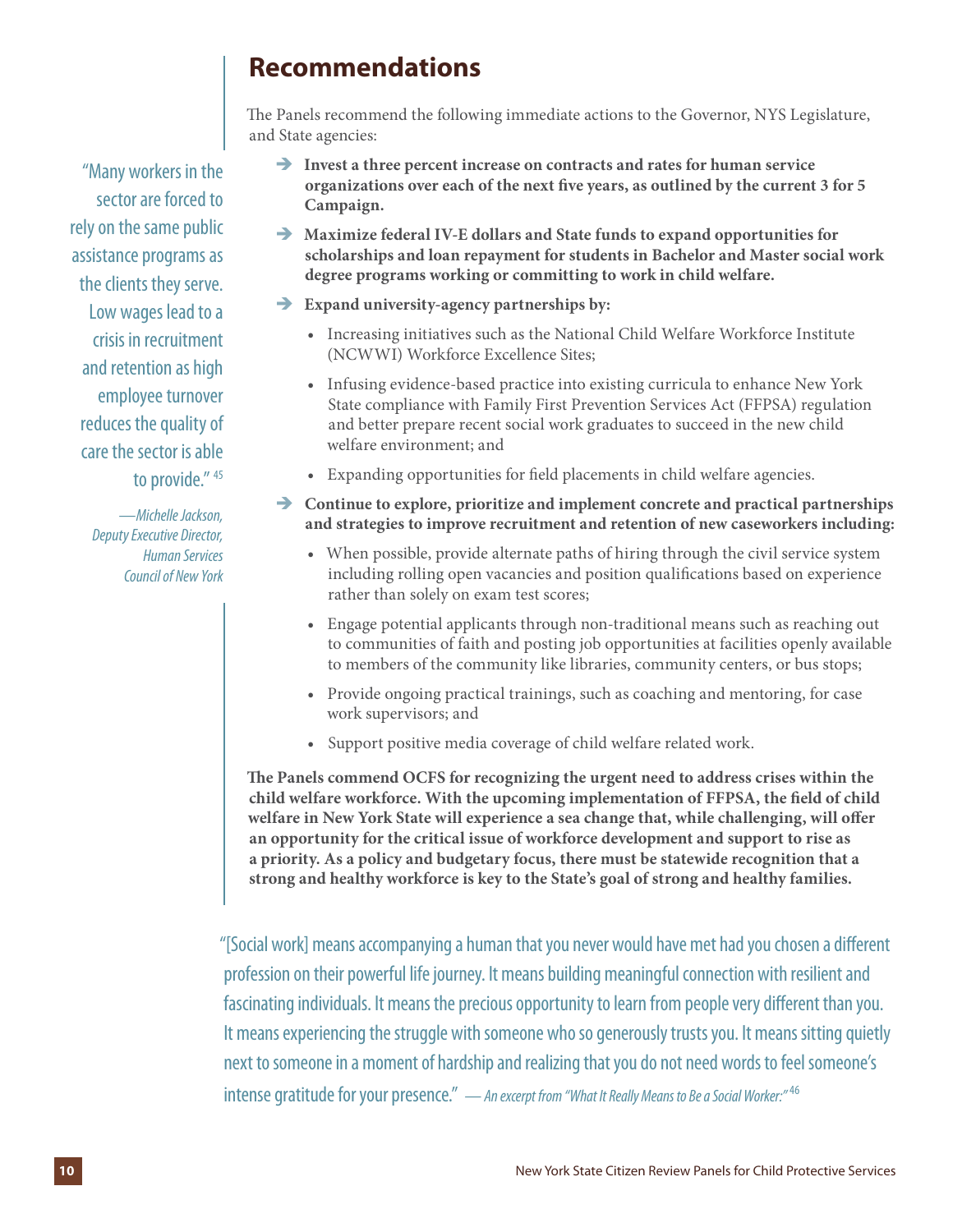### **Appendices**



### **Summary of Panel Activities**

#### *New York City Panel*

#### *March 19, 2019*

Panel Chair David Lansner convened the meeting. Social Media Consultant Alicia Peet provided an update on the social media pages and encouraged Panel members to interact and share those pages to increase public awareness of the Panels. Several staff from the NYC Administration for Children's Services (ACS) joined the meeting to provide updates on Raise the Age, workforce improvement and predictive analytics. Chris Gottlieb and Joyce MacMillan from the Statewide Central Register (SCR) Coalition reported on proposed legislation. The Panel members agreed to sign on to a letter of support for the proposed legislation. Lisa Gordon and Jennifer Maurici from OCFS provided updates on Family First implementation. The Panel members then elected Stanley Capela as Chair and David Lansner as Co-Chair. Panel Chair Stanley Capela thanked guests and adjourned the meeting.

#### *April 30, 2019*

Panel Chair Stanley Capela convened the meeting. Phoebe Rosen and Consolata Mogeni from ACS provided an update on the employee wellness program. Jennifer Maurici and Lisa Gordon from OCFS discussed Family First implementation and the opening of the new training center. The Panel members approved the first draft of the letter of support for the SCR Reform Bills S6427A/A8060A. Panel Chair Stanley Capela thanked guests and adjourned the meeting.

#### *September 17, 2019*

Panel Chair Stanley Capela convened the meeting. The Panel members reviewed a draft recruitment flyer for potential Panel members. The focus of the Annual Report was discussed and Panel Members chose to focus on child welfare workforce improvement. Shelly Aubertine-Fiebich provided updates from OCFS, which included Raise the Age implementation, Erin's Law, and Family First Act implementation. The Panel members discussed the upcoming Child Welfare Workforce Round Table. Panel Chair Stanley Capela adjourned the meeting.

## *Eastern Panel*

#### *March 22, 2019*

Panel Co-Chair Mary McCarthy convened the meeting. Bridget Walsh from the Schuyler Center for Analysis and Advocacy provided an update on the First 1,000 Days on Medicaid Home Visiting Pilot. Social Media Consultant Alicia Peet reviewed how to share content from the Facebook and Twitter accounts to increase awareness of the work of the Panels. Anya Mukarji-Connolly from the SCR Coalition reported on proposed legislation to reform the SCR. The Panel members agreed to sign on to a letter of support for the new proposed legislation. Lisa Gordon and Jennifer Maurici provided OCFS updates and announced that the new training center will be open soon. Panel members decided to vote on Panel chair and co-chair via email. Panel Co-Chair Mary McCarthy acknowledged the resignation of Panel Chair Edward Blatt, thanked him for his dedication, and then adjourned the meeting.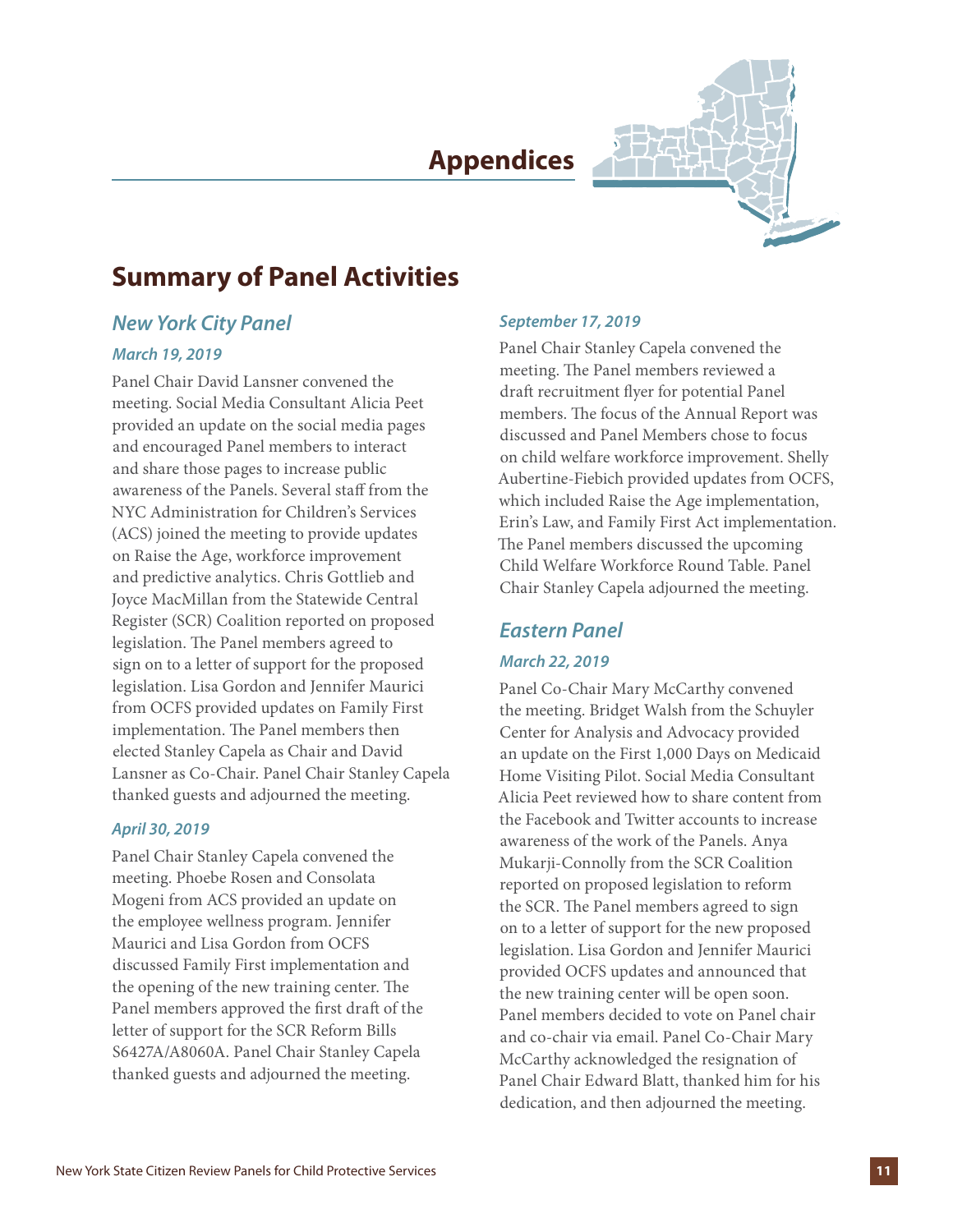#### *May 2, 2019 (combined Eastern & Western Panel meeting)*

Eastern Panel Co-Chair Mary McCarthy convened the meeting. Annette Semanchin-Jones from the National Child Welfare Workforce Institute (NCWWI) reported on the recent NCWWI Award that was granted to Erie County, a five-year project focusing on the child welfare workforce by partnering Erie County Department of Social Services with the University of Buffalo School of Social Work. Lisa Gordon and Jennifer Maurici of OCFS reported on initiatives to improve the workforce, the progress of Family First implementation, and the reinvigorated Safe Sleep campaign. The Eastern and Western Panel Members approved of the first draft of the letter of support for the SCR Reform Bills S6427A/A8060A. Panel Co-Chair Mary McCarthy thanked the guests and adjourned the meeting.

#### *September 19, 2019*

Panel Chair Sharon Chesna convened the meeting. New panel member, Eunju Lee, joined the meeting. Jennifer Goldman, NYS CRP Coordinator, reviewed a draft recruitment flyer for prospective Panel members. The Panel members discussed the Annual Report and agreed to focus on child welfare workforce improvement. Shelly Aubertine-Fiebich provided OCFS updates, which included Raise the Age implementation, Erin's Law and the Family First Act. Panel members then discussed the upcoming Child Welfare Workforce Round Table. Panel Chair Sharon Chesna thanked guests and adjourned the meeting.

## *Western Panel*

#### *March 15, 2019*

Panel Chair Ellen Kennedy convened the meeting. Chris Gottlieb from the SCR Coalition reported on proposed legislation to reform the SCR, and Panel members agreed to sign onto a letter of support for the new proposed legislation. Social Media Consultant Alicia Peet provided guidance on how to share posts from the Facebook and Twitter accounts. Lisa Gordon and Jennifer Maurici of OCFS provided updates on Raise the Age, Family First, expanding the use of the blind removal strategy, and the upcoming opening of the new training center. The Panel members agreed to a vote for Chair and Co-Chair via email. Panel Chair Ellen Kennedy acknowledged the resignation of panel member Danny Sklarski, thanked him for his dedication, and adjourned the meeting.

#### *May 2, 2019 (combined Eastern & Western Panel meeting)*

Eastern Panel Co-Chair Mary McCarthy convened the meeting. Annette Semanchin-Jones from the National Child Welfare Workforce Institute (NCWWI) reported on the recent NCWWI Award that was granted to Erie County, a five-year project focusing on the child welfare workforce by partnering Erie County Department of Social Services with the University of Buffalo School of Social Work. Lisa Gordon and Jennifer Maurici of OCFS reported on initiatives to improve the workforce, the progress of Family First implementation, and the reinvigorated Safe Sleep campaign. The Eastern and Western Panel Members approved of the first draft of the letter of support for the SCR Reform Bills S6427A/A8060A. Panel Co-Chair Mary McCarthy thanked the guests and adjourned the meeting.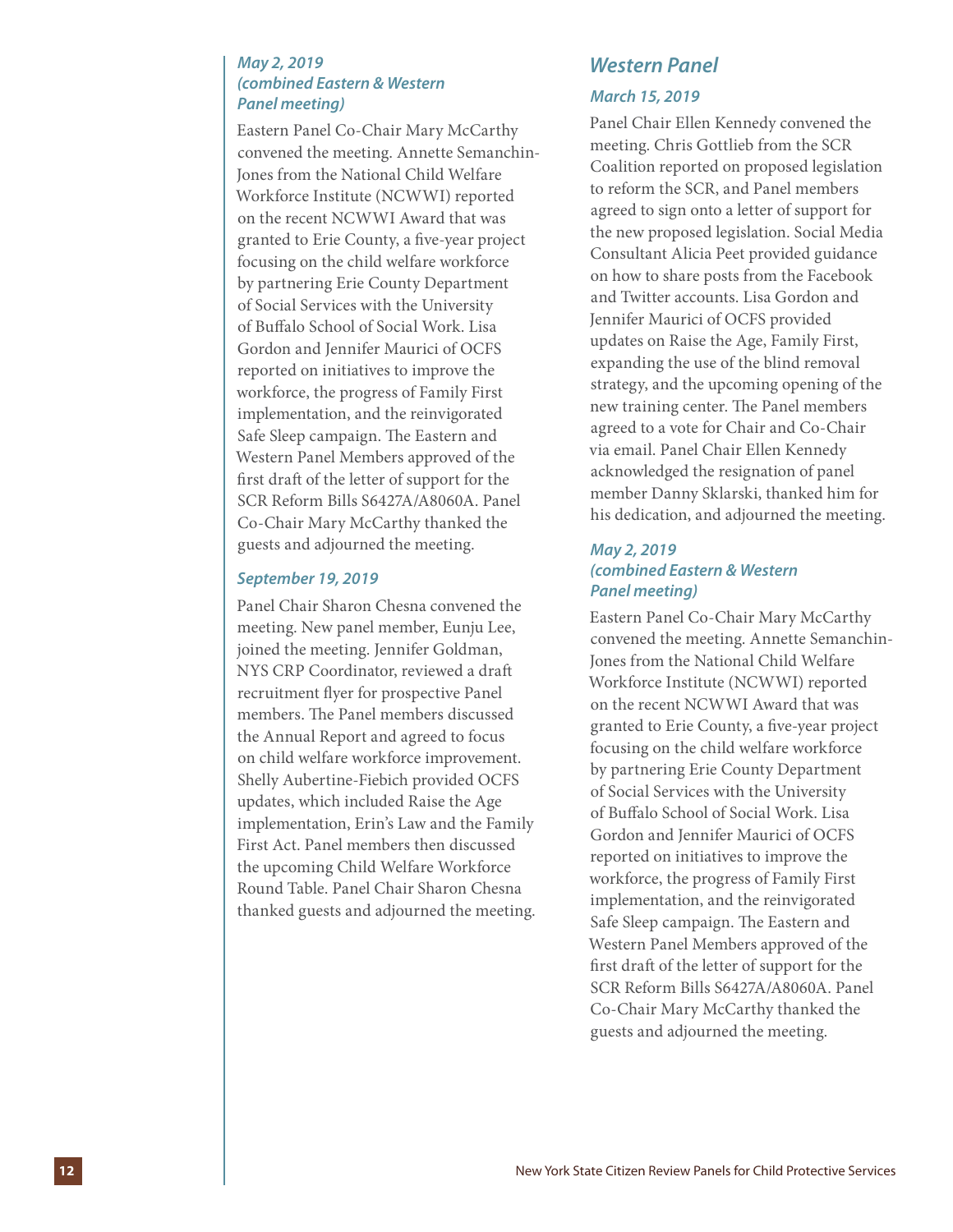#### *September 27, 2019*

Panel Chair Linda C. Brown convened the meeting and NYS CRP Coordinator Jennifer Goldman shared a draft recruitment flyer for potential Panel members. The Panel members agreed to focus the Annual Report on child welfare workforce improvement. Shelly Aubertine-Fiebich and Vajeera Dorabawila, OCFS, reported on current workforce initiatives, Raise the Age implementation, and the 2018 MAPS data. Panel members discussed the upcoming Child Welfare Workforce Round Table. Panel Chair Linda C. Brown thanked the guests and adjourned the meeting.

#### *Joint Panel*

#### *January 29, 2019*

NYS CRP Coordinator Jennifer Goldman of Welfare Research, Inc. (WRI) convened the meeting. Ariela Perez-Wallach, Project Specialist, provided an update on the 2018 Annual Report distribution. Jennifer Goldman reported that the Twitter and Facebook pages for the Panels are up and running. Panel members discussed upcoming meetings with NYS Legislators and the priorities for 2019. Panel members agreed to focus on workforce development issues in child welfare, home visiting, and the current opioid crisis and its effects on the foster care system. Jennifer Goldman adjourned the meeting.

#### *June 13, 2019*

Eastern Panel Co-Chair Mary McCarthy convened the meeting. Todd Sage, new member on the Western Panel, joined for the first time. Sharon Kollar from NCWWI reported on the recently chosen national sites for workforce excellence, including Erie County in NYS. All sites are partnered with a school of social work to make improvements to service delivery, organizational culture, and workforce among other components. OCFS Commissioner Sheila J. Poole

and Deputy Commissioner Lisa Ghartey Ogundimu provided an update on the Youth Advisory Board, Raise the Age implementation, Family First, and the Safe Sleep campaign. NYS CRP Coordinator Jennifer Goldman debriefed the Panels on the National Citizen Review Panels Conference. Eastern Panel Co-Chair Mary McCarthy adjourned the meeting.

#### *October 10, 2019 Child Welfare Workforce Roundtable*

NYS CRP Coordinator Jennifer Goldman welcomed guests, which included stakeholders from various groups such as LDSS, voluntary agencies, schools of social work, OCFS, state and national social work organizations, and representatives of NYS Legislators. The Panel members and stakeholders in the field discussed ideas to improve child welfare workforce retention, recruitment and wellness. Some recommendations included partnering with schools of social work to recruit students into the workforce, better utilizing Title IV-E money for student loan forgiveness, and the importance of mentorships and supervision. Jennifer Goldman thanked the guests for their expert input on workforce issues which will be valuable information as the Panels develop their Annual Report, and adjourned the meeting.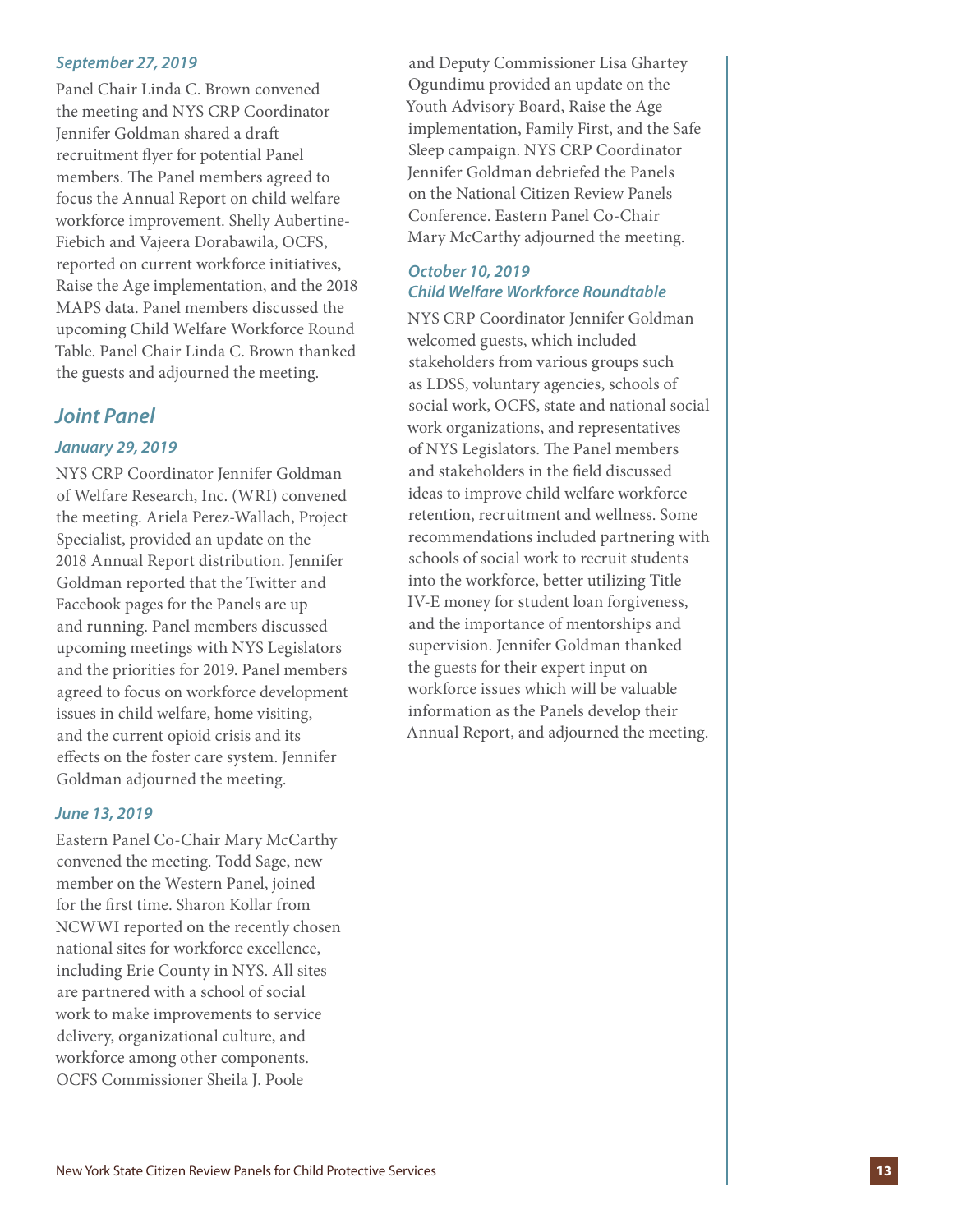### **Citizen Review Panel Members 2019**

#### *Eastern Panel Members*

**Sharon M. Chesna,** *Panel Chair* Executive Director Mothers & Babies Perinatal Network of South Central New York, Inc. *Appointed by the Governor's Office*

#### **Mary McCarthy,** *Panel Co-Chair*

Director, Social Work Education Consortium School of Social Welfare SUNY Albany *Appointed by the Senate*

**Edward Blatt, PhD (resigned 2019)** Consultant *Appointed by the Governor's Office*

**Kathleen Thornton Halas** Executive Director Child Care Council of Westchester, Inc. *Appointed by the Assembly*

**Eunju Lee** Associate Professor School of Social Welfare SUNY Albany *Appointed by the Assembly*

**Maureen McLoughlin, Esq.** Attorney; Adjunct Professor Hofstra University *Appointed by the Governor's Office*

**JoAnn Merriman, MS, PA-C** Physician Assistant CapitalCare Developmental Behavioral Pediatrics *Appointed by the Governor's Office*

**Erin Christopher-Sisk, PhD** Clinical Director ECS Psychological Services *Appointed by the Senate*

**Carrie Jefferson Smith** Associate Professor School of Social Work Syracuse University *Appointed by the Governor's Office*

#### *New York City Panel Members*

**Stanley Capela,** *Panel Chair* Corporate Compliance Officer Vice President for Quality Management HeartShare Human Services of New York *Appointed by the Senate*

**David J. Lansner, Esq.,**  *Panel Co-Chair* Partner Lansner & Kubitschek *Appointed by the Assembly*

**Dr. Jocelyn Brown** Director Child Advocacy Center at Columbia Presbyterian Medical Center *Appointed by the Governor's Office* 

**Wayne Ho** President/CEO Chinese-American Planning Council *Appointed by the Governor's Office*

**Sania Andrea Metzger, Esq.** Director of Policy Casey Family Services *Appointed by the Assembly*

**Mathea C. Rubin** Parent New York City *Appointed by the Senate*

**Jorge Saenz de Viteri** Chief Executive Officer ECE Management NY, Inc. *Appointed by the Governor's Office* 

**Marion White** Senior Program Director New York Foundling Child Abuse Prevention Program (CAPP) *Appointed by the Governor's Office*

#### *Western Panel Members*

**Linda C. Brown, CSW (retired)**

*Panel Chair* Former Assistant Commissioner New York State Office of Children and Family Services *Appointed by the Assembly*

**Sarlyn Tate,** *Panel Co-Chair* Social Worker *Appointed by the Governor's Office*

**Melissa A. Cavagnaro, Esq.** Partner Mattingly Cavagnaro LLP, Matrimonial & Family Law *Appointed by the Senate*

**Ellen T. Kennedy**  Associate Professor of Social Work, Emerita Buffalo State College *Appointed by the Governor's Office*

**Paula Mazur, MD** Associate Professor of Clinical Pediatrics, Pediatric Emergency Medicine, and Child Abuse Pediatrics Children's Hospital of Buffalo *Appointed by the Governor's Office*

**Stefan Perkowski** Program Director Child & Adolescent Treatment Services *Appointed by the Governor's Office*

**Todd Sage**  Clinical Associate Professor University of Buffalo School of Social Work *Appointed by the Assembly*

**Danny Sklarski (resigned 2019)** Auditor; Legislator NYS Parks and Recreation *Appointed by the Assembly*

**Dennis Walczyk (retired)** Chief Executive Officer Catholic Charities of Buffalo *Appointed by the Assembly*

**Karl L. Wiggins** Vice President of Youth and Family Services Gustavus Adolphus Child and Family Services *Appointed by the Senate*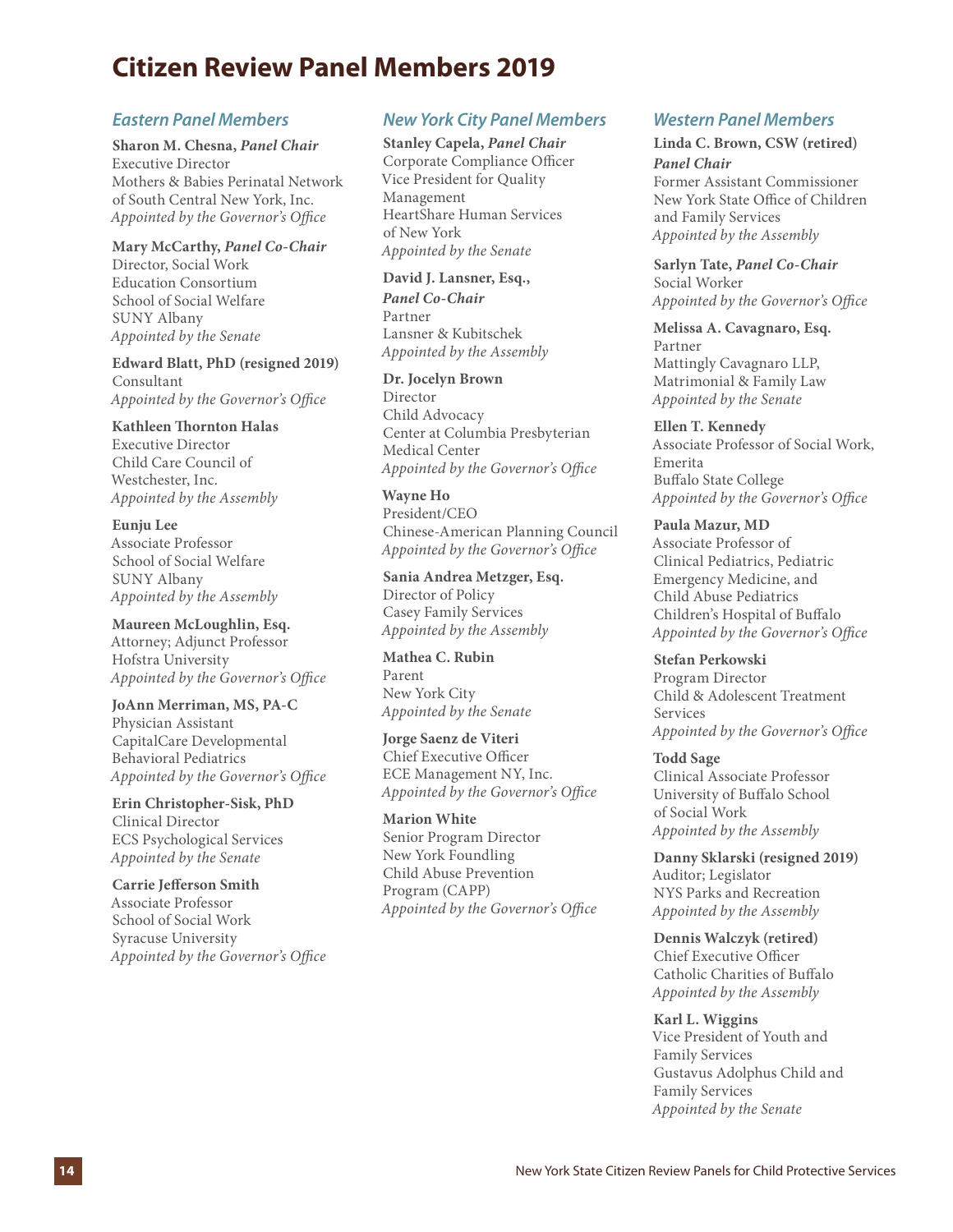### **Endnotes**

- 1 New York State Citizen Review Panels for Child Protective Services. (2018). *Home Again: Strengthening New York's Families through Home Visiting.*
- 2 Child Welfare Information Gateway. (n.d.). *Workforce.* Children's Bureau, Administration for Children & Families, U.S. Department of Health & Human Services. Retrieved from www.childwelfare.gov/topics/ management/workforce/
- 3 Jackson, M. (2019. February 9). Commentary: Human service workers deserve pay raise. *The Times Union.* Retrieved from www.timesunion.com
- 4 New York State Citizen Review Panels for Child Protective Services. (2018). *Workforce roundtable discussion.*
- 5 OCFS (2006). *New York State child welfare workload study.* 06-OCFS-INF-08.
- 6 New York State Citizen Review Panels for Child Protective Services. (2016). *The challenge: achieving the vision of safety, permanency, and well-being for New York's children and families.*
- 7 National Child Welfare Workforce Institute. (2011). *Caseload/workload.* Retrieved from www.ncwwi.org
- 8 Child Welfare Information Gateway. (2016). *Caseload and workload management: issue brief.* Retrieved from www.childwelfare.gov/ pubPDFs/case\_work\_management. pdf
- 9 New York State Citizen Review Panels for Child Protective Services. (2018). *Western citizen review panels for child protective services March meeting summary.* Retrieved from www.citizenreviewpanelsny. org/meeting-materials/documents/ wcrpmin-03-15-19.pdf
- 10 New York State Citizen Review Panels for Child Protective Services. (2018). *Workforce roundtable discussion.*
- 11 Council of Family and Child Caring Agencies. (2019). *Workforce compensation report.*
- 12 Casey Family Program. (2017). *Healthy organizations: how does turnover affect outcomes and what can be done to address retention?* Retrieved from www.casey.org
- 13 Ibid.
- 14 National Child Welfare Workforce Institute. (2018). *Why the workforce matters.* Retrieved from www. ncwwi.org
- 15 Casey Family Program. (2017) *Healthy organizations: how does turnover affect outcomes and what can be done to address retention?* Retrieved from www.casey.org
- 16 New York State Citizen Review Panels for Child Protective Services. (2018). *Workforce roundtable discussion.*
- 17 The National Child Traumatic Stress Network. (n.d.). *Secondary traumatic stress.* Retrieved from www.nctsn.org/trauma-informedcare/secondary-traumatic-stress
- 18 Gettman, W. (2018. November 23). Another voice: N.Y. human service workers deserve pay rate increase. *The Buffalo News.* Retrieved from www.buffalonews.com
- 19 New York State Citizen Review Panels for Child Protective Services. (2018). *Workforce roundtable discussion.*
- 20 Dervishi, K. (2019. December 19). Campaign launches to boost state funding for human services nonprofits. *NYNMedia.* Retrieved from www.nynmedia.com
- 21 Southern New Hampshire University. (2018). *A list of helping professions: big hearts, big opportunities.* Retrieved from www. snhu.edu
- 22 3 for 5 Campaign. (2019). *3-for-5: to ensure communities thrive.*
- 23 Council of Family and Child Caring Agencies. (2019). *Testimony presented by Kathleen Brady-Stepien, Associate Director, before the Assembly standing committee on children and families & Assembly task force on women's issues.* Public Hearing on November 21, 2019.
- 24 3 for 5 Campaign. (2019). *3-for-5: to ensure communities thrive*.

#### 25 Ibid.

- 26 Child Welfare Information Gateway. (2018). *Worker and organizational wellness.* Retrieved from www. childwelfare.gov/topics/systemwide/ bhw/organization/
- 27 Mayo Clinic. (2018). *Job burnout: how to spot it and take action.*  Retrieved from www.mayoclinic. org/healthy-lifestyle/adult-health/ in-depth/burnout/art-20046642
- 28 Leake et al. (2017). A deeper look at burnout in the child welfare workforce. *Human Service organizations: Management, Leadership, & Governance.* 41(5).
- 29 National Child Welfare Workforce Institute. (n.d.). *Child welfare can address burnout.* Retrieved from www.ncwwi.org
- 30 Boyas, J. & Wind, L. (2010). Employment-based social capital, job stress, and employment burnout: A public child welfare employee structural model. *Child & Youth Services Review.* 32, p. 385.
- 31 National Child Welfare Workforce Institute. (2019). *The workforce development framework.* Retrieved from www.ncwwi.org
- 32 National Child Welfare Workforce Institute. (n.d.). *Child welfare can address burnout.* Retrieved from www.ncwwi.org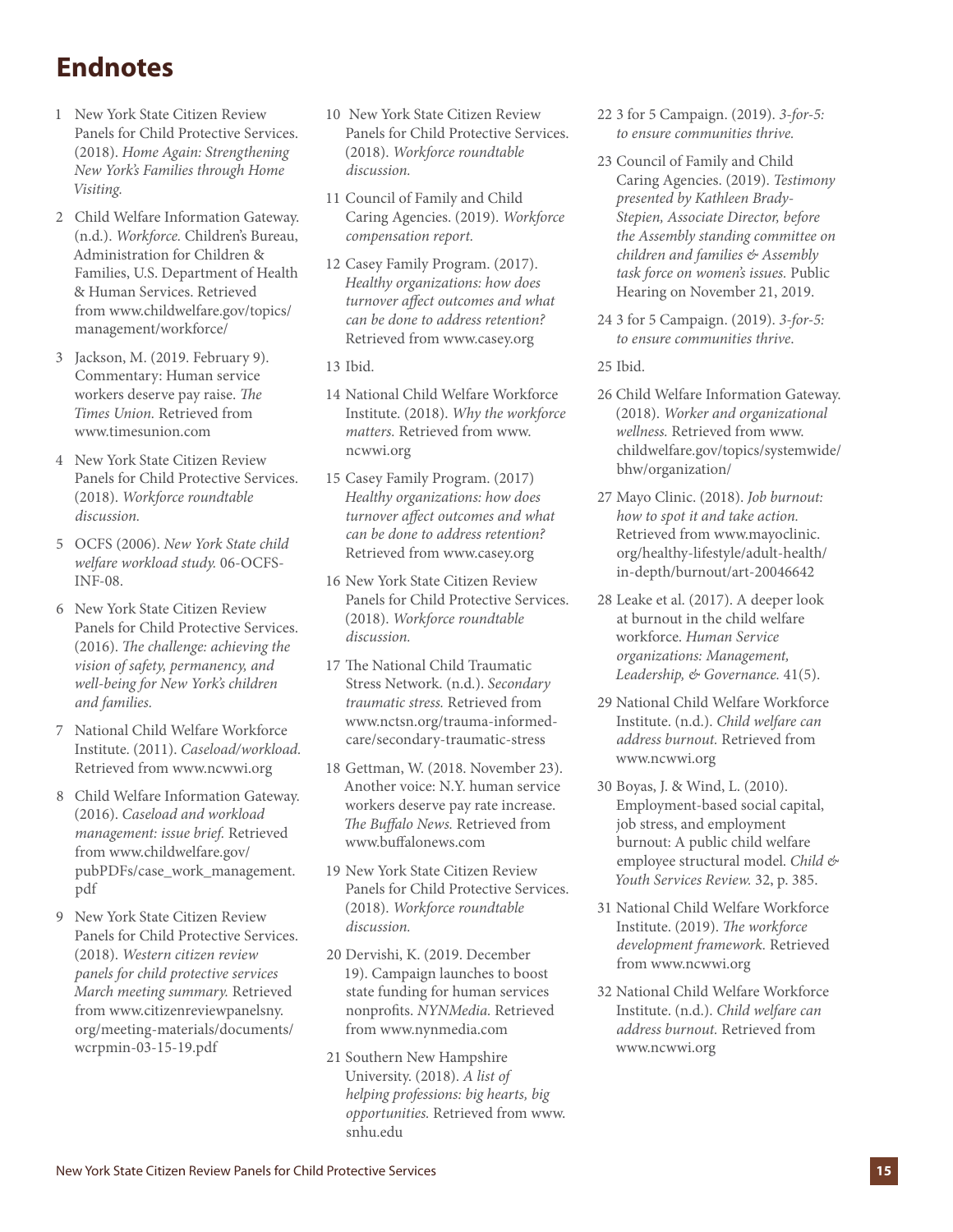- 33 Dienger, L. (2019. December 17). Why should social services be excited about automation? Hint: an end to mundane, repetitive work. *American City & County.* Retrieved from www.americancityandcounty. com
- 34 Child Welfare Information Gateway. (2016). *Issue brief: racial disproportionality and disparity in child welfare.* Retrieved from www. childwelfare.gov
- 35 National Child Welfare Workforce Institute. (2019). *Impact of public perceptions on child welfare workers.*  Retrieved from www.ncwwi.org
- 36 Lawrence, C.K. et al. (2018). Measuring the impact of public perceptions on child welfare workers. *Journal of Public Child Welfare.*
- 37 National Child Welfare Workforce Institute. (2011). *Caseload/workload.* Retrieved from www.ncwwi.org
- 38 New York State Citizen Review Panels for Child Protective Services. (2018). *Workforce roundtable discussion.*
- 39 New York State Higher Education Services Corporation. (2018). 2017- 2018 *Annual Report: leading the way to college affordability.*
- 40 Capacity Building Center for States. (2018). *Inventory of innovations: workforce development.*  Washington DC: Children's Bureau, Administration for Children and Families, U.S. Department of Health and Human Services.
- 41 3 for 5 Campaign. (2019). *3-for-5: to ensure communities thrive.*
- 42 National Child Welfare Workforce Institute. (2019). *The workforce development framework.* Retrieved from www.ncwwi.org
- 43 New York State Citizen Review Panels for Child Protective Services. (2018). *Western citizen review panels for child protective services March meeting summary.* Retrieved from www.citizenreviewpanelsny. org/meeting-materials/documents/ wcrpmin-03-15-19.pdf
- 44 Trujillo, K., Bruce, L., & Obermann, A. (2018). The future of online social work education and Title IV-E child welfare stipends. *Journal of Public Child Welfare.* 12:3, 317- 332.
- 45 Jackson, M. (2019. February 9). Commentary: Human service workers deserve pay raise. *The Times Union.* Retrieved from www. timesunion.com
- 46 Confessions of a Banshee. (2016. July 31). *What it really means to be a social worker.* Retrieved from www.confessionsofabanshee.com

### **Federal Law and the Citizen Review Panels**

The 1996 amendments to the federal Child Abuse Prevention and Treatment Act (CAPTA) mandate that states receiving federal funding under that legislation create volunteer Citizen Review Panels. The purpose of these Panels is to assess whether state and local agencies are effectively carrying out their child protection responsibilities. The federal statute broadly defines the work of the Citizen Review Panels.

The Panels must meet not fewer than once every three months and produce an annual public report containing a summary of their activities and recommendations to improve the child protection system at the state and local levels. They must evaluate the extent to which the state is fulfilling its child protective responsibilities under its CAPTA state plan by:

- Examining the policies, procedures, and practices of state and local agencies;
- Reviewing specific cases, when warranted; and
- Reviewing other matters the Panel may consider important to child protection, consistent with Section 106(c) (A) (iii) of CAPTA.

Following the order of federal CAPTA Amendments in 1996, the New York State Legislature passed Chapter 136 of the Laws of 1999, establishing no less than three Citizen Review Panels, with at least one in New York City. The other Panels were established to serve Eastern and Western New York.